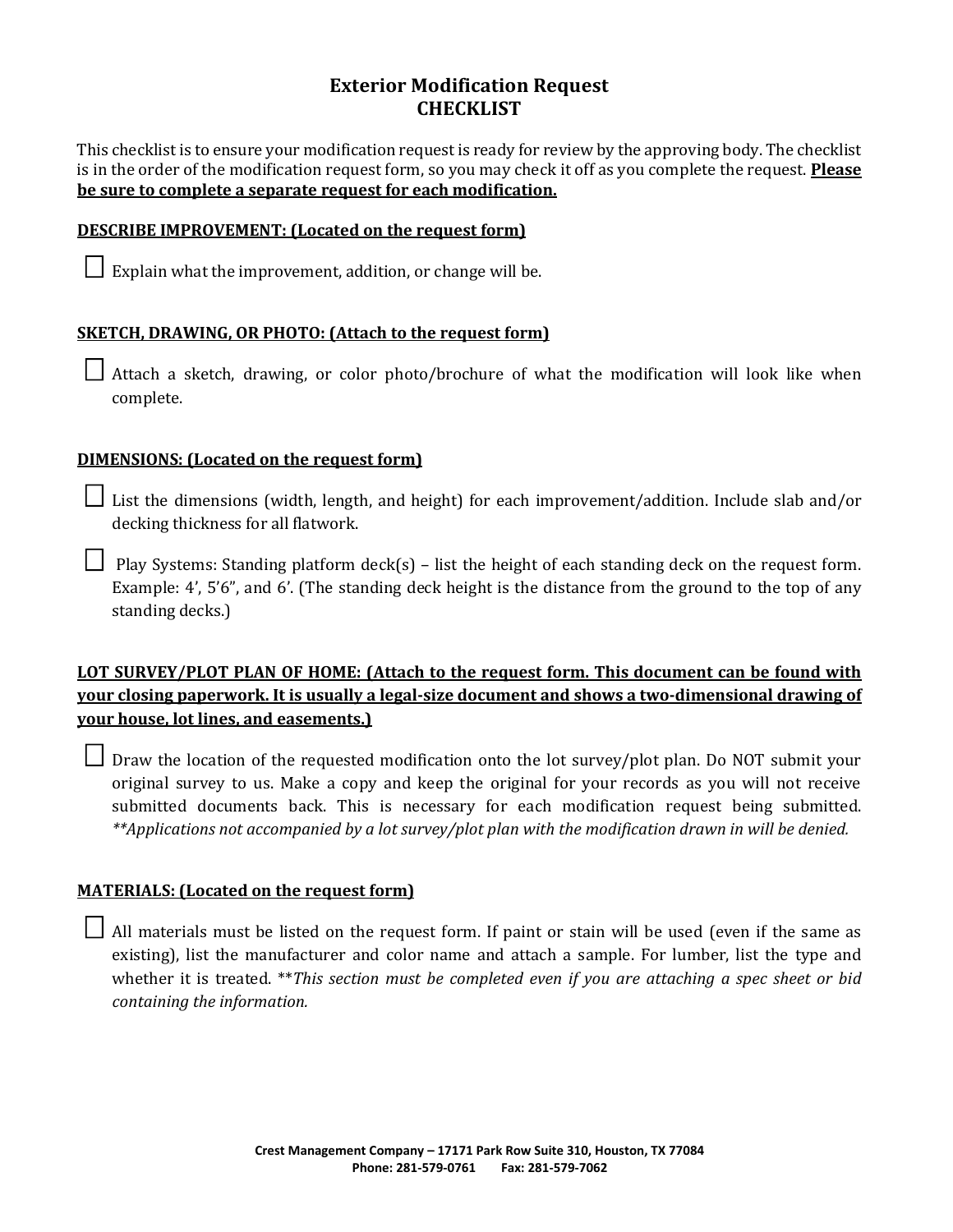## **Exterior Modification Request REQUIRED ATTACHMENTS**

Failure to submit all required information and attachments will result in the application being denied and returned back to you for completion and resubmission. Find your project below and include all items listed with your completed application.

**Exterior Paint, Stain, Siding, Hardiplank:** Color sample, even if using the same as existing color.

Fence Change: Lot survey showing current and proposed locations including any gates that will be installed. Detailed drawings, pictures, or brochures. List of materials. If raising the fence, what is the current height and proposed height?

**French Drains:** Lot survey with location and drainage plan drawn in.

**Front Door, Storm Door:** Picture from manufacturer's website or brochure.

**Generator:** Lot survey with location drawn in and distance labeled to each existing structure and fence. Photos and specifications from website, brochure, or quote. Installation details, including whether it will be installed on a concrete slab.

**Landscape Lights:** Lot survey with all lights drawn in. Pictures from website or brochure showing type of lights and wattage.

**Landscaping, Landscape Border, Planting:** Lot survey with location drawn in. Picture, brochures, or detailed drawings showing what will be added or removed. List of materials, type of plants that will be added or removed.

**Patio Cover, Arbor, Gazebo, Room Addition, Pergola, Outdoor Kitchen:** 2 drawings (a side view and a front view) showing how the structure will look when finished. All dimensions should be labeled on the drawings including height from ground to highest peak. Lot survey with the location drawn in and distances labeled from new structure to all existing structures and fences. List of materials and paint and roof samples.

**Patio, Sidewalk, Driveway Extension:** Lot survey with location drawn in. List of materials and dimensions.

**Play Fort, Swing Set, Trampoline, Basketball Goal, etc.:** Photo, brochure, or drawing. Dimensions including height from ground to highest peak, color, list of materials. Lot survey with location drawn in.

**Pool, Spa:** Lot survey with location, drainage plan, and construction access plan drawn in. Detailed drawings to include dimensions. Any decking to be installed must be included in the drawings and on the lot survey. Any slides or pool features over 3' in height require approval and should be included on the drawings.

**Roof:** Picture from manufacturer's website or brochure to be used as color sample, color name, and number of warranty years.

**Satellite Dish, Antennae:** Lot survey with location drawn in or photo of home with location drawn in, if attached. Size of dish or height of antennae.

**Shutters:** Photo of home indicating location of shutters. Lot survey. Picture from manufacturer's website showing color sample and style.

**Sprinkler System:** Lot survey with drainage plan and location of all sprinkler heads drawn in. Manufacturer name and type of sprinkler.

**Storage Shed:** Lot survey with location drawn in and distance labeled to each existing structure and fence. Picture from manufacturer's website of color and shingle samples. List of materials, and all dimensions including ground to highest peak.

**Tree Removal or Replacement:** Provide lot survey with location drawn in of tree to be removed or replaced, a color photo taken far enough away to show all of the tree, reason for removal/replacement, type of tree being planted, photo of tree being planted.

**Window Replacement:** Photo of home indicating which windows will be replaced, screened, filmed, or tinted. Brochure or picture from manufacturer's website of proposed window type, solar screen, film, or tint. For window replacement, do the proposed windows have grids? For solar screens, film, or tint, manufacturer name and color name.

**Yard Art (Bird Baths, Pots, Benches, Statues, Swing, Signs, Water Fountain, etc.):** Lot survey with the location drawn in. Photo or brochure, dimensions.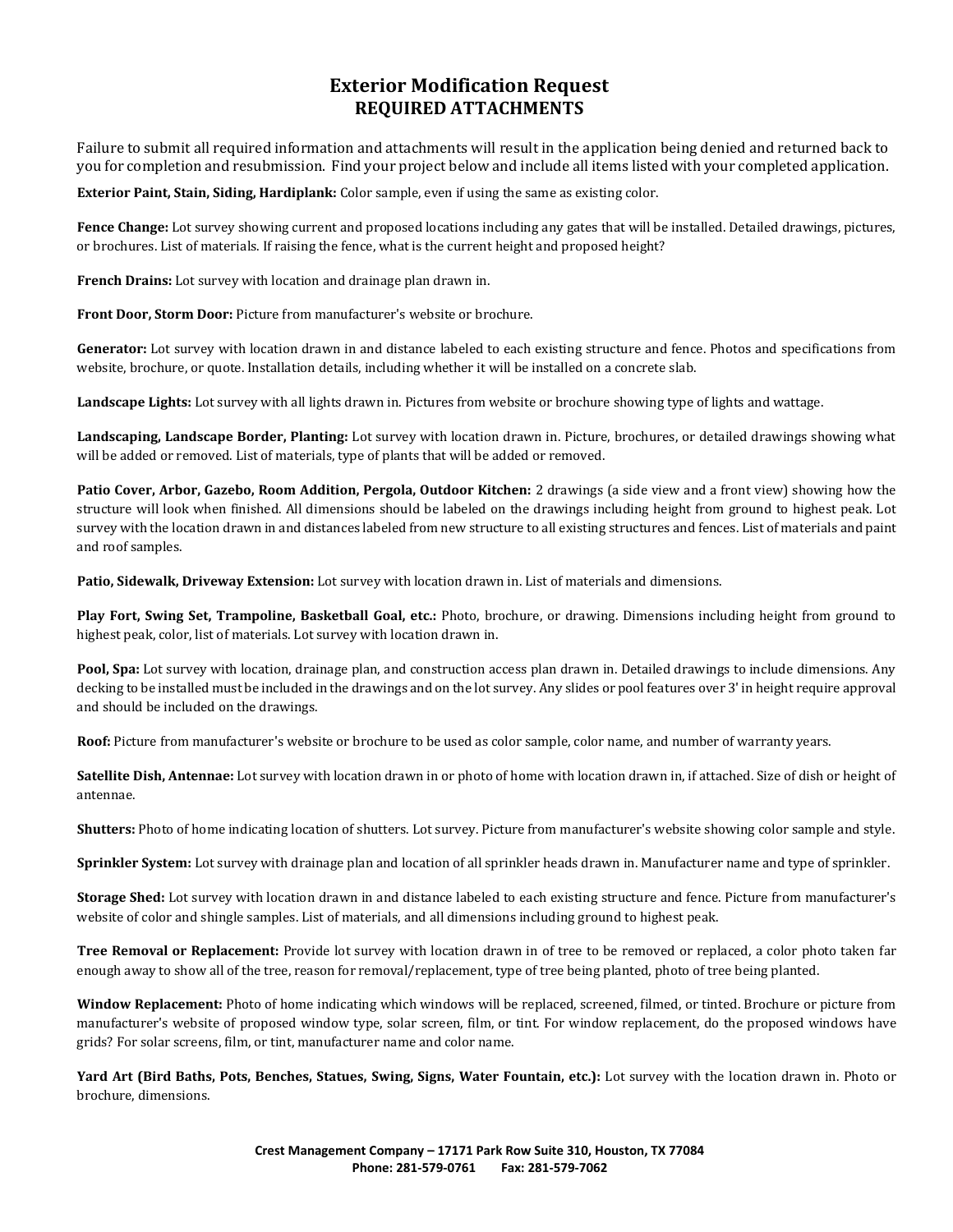# **Exterior Modification Request**

| The Committee must approve, in advance, all exterior modifications to your property. The Committee will review your<br>request to make sure the modification(s) will be done in a professional, sound manner and will fit with the aesthetics<br>of the community. Please provide as much detail as possible. Requests submitted without all required information<br>and attachments will be deemed incomplete and returned to you. |  |                                                                                                                                                                       |  |  |  |  |
|-------------------------------------------------------------------------------------------------------------------------------------------------------------------------------------------------------------------------------------------------------------------------------------------------------------------------------------------------------------------------------------------------------------------------------------|--|-----------------------------------------------------------------------------------------------------------------------------------------------------------------------|--|--|--|--|
|                                                                                                                                                                                                                                                                                                                                                                                                                                     |  |                                                                                                                                                                       |  |  |  |  |
|                                                                                                                                                                                                                                                                                                                                                                                                                                     |  |                                                                                                                                                                       |  |  |  |  |
|                                                                                                                                                                                                                                                                                                                                                                                                                                     |  |                                                                                                                                                                       |  |  |  |  |
|                                                                                                                                                                                                                                                                                                                                                                                                                                     |  |                                                                                                                                                                       |  |  |  |  |
| Describe the Improvement/Addition/Change (Be Specific. Attach a sketch, drawing or color photo/brochure of what                                                                                                                                                                                                                                                                                                                     |  |                                                                                                                                                                       |  |  |  |  |
| <b>Contractor Information:</b>                                                                                                                                                                                                                                                                                                                                                                                                      |  | ,我们也不能在这里的时候,我们也不能在这里的时候,我们也不能会在这里的时候,我们也不能会在这里的时候,我们也不能会在这里的时候,我们也不能会在这里的时候,我们也不<br>,我们也不能在这里的时候,我们也不能在这里的时候,我们也不能会在这里的时候,我们也不能会在这里的时候,我们也不能会在这里的时候,我们也不能会在这里的时候,我们也 |  |  |  |  |
|                                                                                                                                                                                                                                                                                                                                                                                                                                     |  |                                                                                                                                                                       |  |  |  |  |
| Dimensions: (width, length, and peak height of each improvement (if applicable) must be given)                                                                                                                                                                                                                                                                                                                                      |  |                                                                                                                                                                       |  |  |  |  |
|                                                                                                                                                                                                                                                                                                                                                                                                                                     |  |                                                                                                                                                                       |  |  |  |  |
| <b>Additional Dimensions (if applicable):</b>                                                                                                                                                                                                                                                                                                                                                                                       |  |                                                                                                                                                                       |  |  |  |  |
| Pool heights only: Raised Spa: ____________ Waterfall: ___________ Weeping Wall: ___________ Slide: __________                                                                                                                                                                                                                                                                                                                      |  |                                                                                                                                                                       |  |  |  |  |
| Play Systems/Forts: Platform deck height(s) only - must list all heights if multiple decks: _______, _______, _______                                                                                                                                                                                                                                                                                                               |  |                                                                                                                                                                       |  |  |  |  |
| Decks/slabs/patios/walkways/extensions/etc.: Width: ___________ Length: ___________ Thickness: __________                                                                                                                                                                                                                                                                                                                           |  |                                                                                                                                                                       |  |  |  |  |
| Location of Improvement/Addition/Change - Example: Backyard, Front Yard, Side Yard, Left, Right, etc.                                                                                                                                                                                                                                                                                                                               |  |                                                                                                                                                                       |  |  |  |  |
| Attach official Lot Survey/Plot Plan with property address visible and the improvement/addition/change DRAWN<br>IN. $**$ Requests not accompanied by a lot survey/plot plan with the modification drawn in will be deemed incomplete and<br>returned to you.                                                                                                                                                                        |  |                                                                                                                                                                       |  |  |  |  |
| Materials: (Be specific - request are at risk of denial without applicable materials listed and/or samples attached.)                                                                                                                                                                                                                                                                                                               |  |                                                                                                                                                                       |  |  |  |  |
|                                                                                                                                                                                                                                                                                                                                                                                                                                     |  |                                                                                                                                                                       |  |  |  |  |
|                                                                                                                                                                                                                                                                                                                                                                                                                                     |  |                                                                                                                                                                       |  |  |  |  |
|                                                                                                                                                                                                                                                                                                                                                                                                                                     |  |                                                                                                                                                                       |  |  |  |  |
|                                                                                                                                                                                                                                                                                                                                                                                                                                     |  |                                                                                                                                                                       |  |  |  |  |
|                                                                                                                                                                                                                                                                                                                                                                                                                                     |  |                                                                                                                                                                       |  |  |  |  |
|                                                                                                                                                                                                                                                                                                                                                                                                                                     |  |                                                                                                                                                                       |  |  |  |  |
|                                                                                                                                                                                                                                                                                                                                                                                                                                     |  |                                                                                                                                                                       |  |  |  |  |
|                                                                                                                                                                                                                                                                                                                                                                                                                                     |  |                                                                                                                                                                       |  |  |  |  |